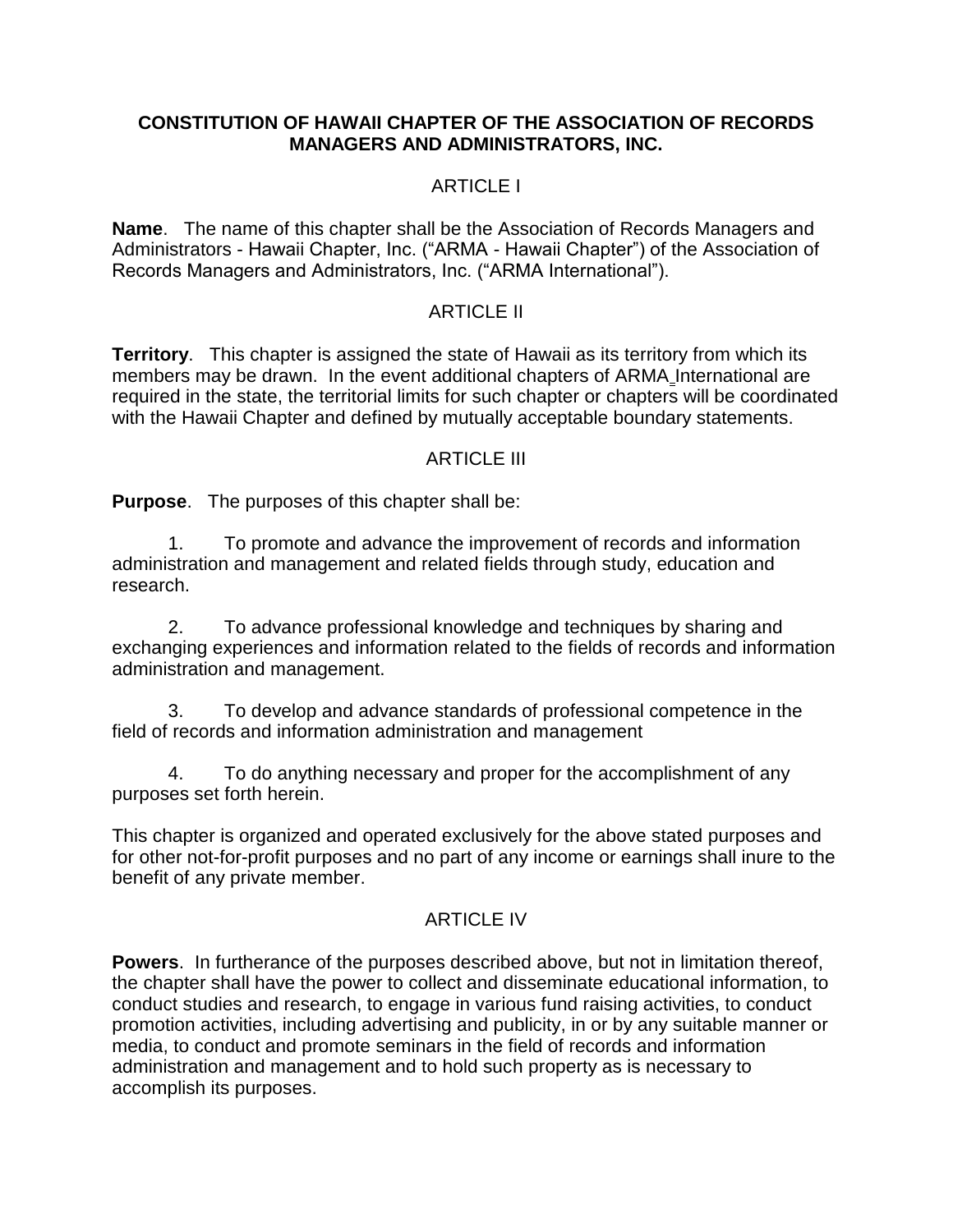## ARTICLE V

**Membership**. Anyone is eligible to become an active member of this chapter with full voting and other privileges, provided he or she is qualified under such rules as is set forth in the conditions of membership which shall be stated in the Bylaws.

## **ARTICLE VI**

**Governing Body**. The governing body for the chapter shall be known and referred to as the Board of Directors. It shall consist of the elected officers (President, Vice President, Secretary, Treasurer), four (4) Directors and the Immediate Past President.

The management of the chapter, its affairs, meetings, and property shall be vested in said Board of Directors and upon a simple majority vote of its members, said Board of Directors shall have the power and responsibilities as stated in the Bylaws.

### ARTICLE VII

**Chapter Operations**. The annual dues required for membership in the chapter, the location and time for an annual meeting and special meetings of the chapter, the quorum requirements at a meeting, the election procedure and duties and responsibilities of officers and directors of the chapter, the establishment of committees and appointment of members of the committee, the powers, duties and privileges of the members of the chapter, and other such matters concerning the establishment and operation of the chapter shall be such as specified in the Bylaws of the chapter.

### ARTICLE VIII

**Bylaws**. This chapter shall adopt Bylaws not inconsistent with the Constitution and Bylaws of ARMA International and this Constitution.

The Board of Directors is authorized to make, alter or repeal the Bylaws.

# ARTICLE IX

**Amendments**. Proposals to amend this Constitution may be made by the Board of Directors upon an affirmative simple majority vote or by petition to the Board of Directors of twenty percent (20%) of the regular chapter members in good standing. At the next chapter meeting, each chapter member in good standing will receive a copy of the proposal and an official ballot stating the proposed amendment. Members in good standing not present at the meeting will be mailed the proposal and ballot the day of the chapter meeting. Ballots must be received by the Secretary within thirty (30) days of the ballot date (chapter meeting date). The Secretary shall tabulate the valid votes and certify the results in writing ("certified results") to the Board of Directors within five (5) days.

The Constitution shall be amended by an affirmative vote of two-thirds (2/3) of the valid votes.

Constitution -2-